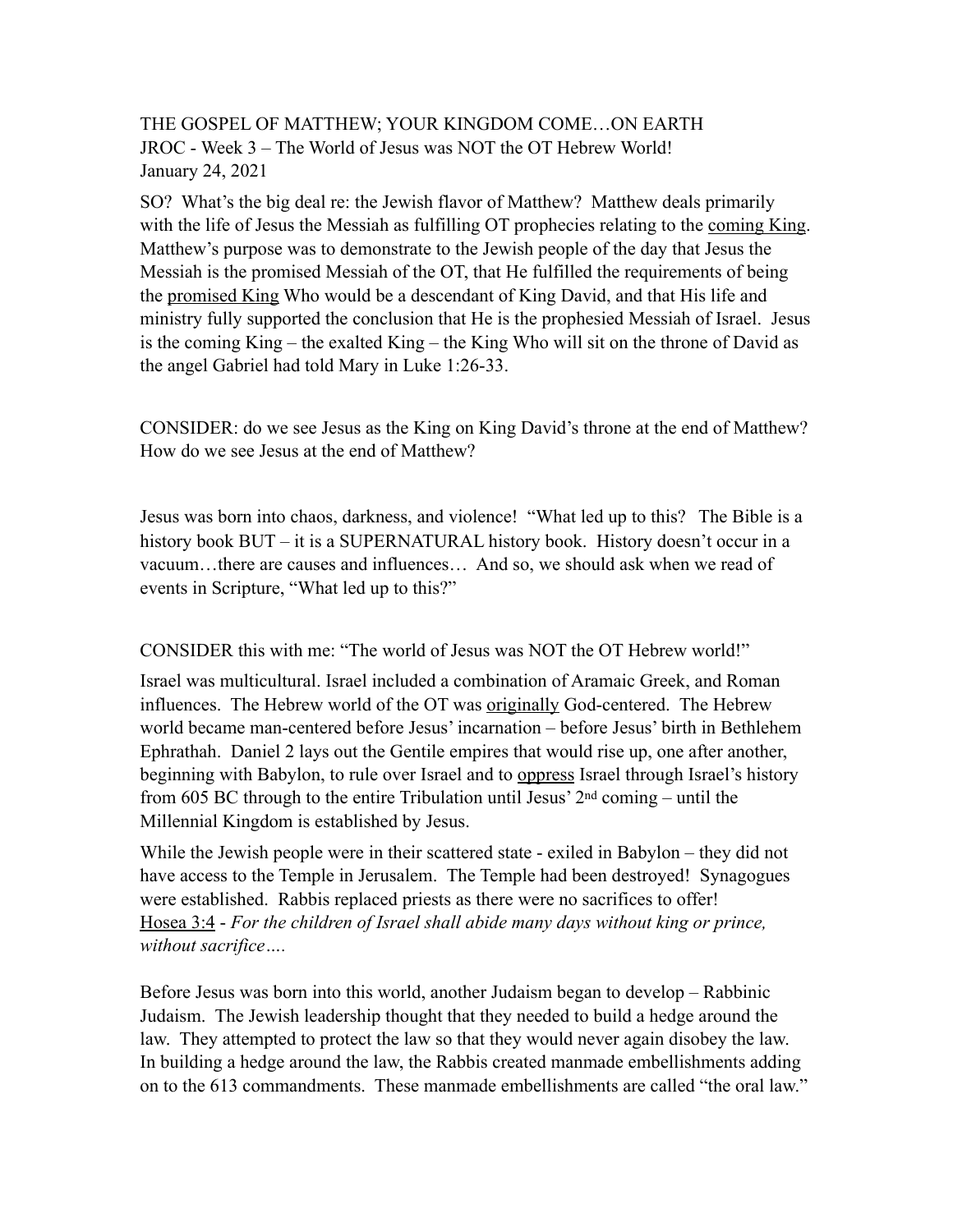They were adding to God's law which already had been written (Ex. 24:3-4, 7; Josh. 8:34).

After approx. 100 years back in the land of Israel after the exile in Babylon, the prophet Malachi warned the people that their priesthood was corrupt and blemished sacrifices

 2 were being offered to God. The people fell into self-righteousness (making of themselves god). And Israel, as a nation, hadn't turned to God – they hadn't repented. In the Bible, the word *repent* means "to change one's mind." The Bible also tells us that true repentance will result in a change of actions  $(Luke 3:8–14; Acts 3:19)$  $(Luke 3:8–14; Acts 3:19)$  $(Luke 3:8–14; Acts 3:19)$ . The full biblical definition of repentance is a change of mind that results in a change of action.

God had told the children of Israel to repent as a NATION!!

Psa. 33:12 - *Blessed is the nation whose God is the LORD, the people He has chosen as His own inheritance*. Deut. 32:9 - *For the LORD's portion is His people; Jacob is the place of His inheritance.* 

Isa. 1 – Israel is called to repent (see also Isa. 55; Jer. 3:6-25; Hosea 5:15; Joel 2:12-17…cross reference other verses/passages/chapters.

The last prophet that we read in the OT is Malachi. God sent Malachi to warn the Jewish people… Mal. 4:5-6 - *Behold, I will send you Elijah the prophet before the coming of the great and dreadful day of the LORD. 6 And he will turn the hearts of the fathers to the children, and the hearts of the children to their fathers, lest I come and strike the earth with a curse.* And the 430 years of "Silence" began...the 430 years of no prophetic voice from God. And, it also seems as if there were no visions from God. No communication from God. BUT GOD!

And so, there was an air of frustration among the Jewish people prior to Jesus' first coming. God had promised His kingdom on earth. Gentile kingdoms had been trampling over them and setting up their own governments. BUT GOD through the prophets promised that the government would be upon the shoulders of the Messiah.

*Isa. 9:6 – Unto us a Child is born, unto us a Son is given; and the government shall be upon His shoulder. And His name shall be called Wonderful, Counselor, Mighty God, Everlasting Father, Prince of Peace. 7 Of the increase of His government and peace there will be no end, upon the throne of David and over His kingdom, to order it and establish it with judgment and justice from that time forward, even forever. The zeal of the LORD of hosts will perform this*. Israel was a nation in waiting.

Within those years of supposed "silence"...there was no Davidic king – but kings were set up by Rome. Herod wasn't Jewish!!!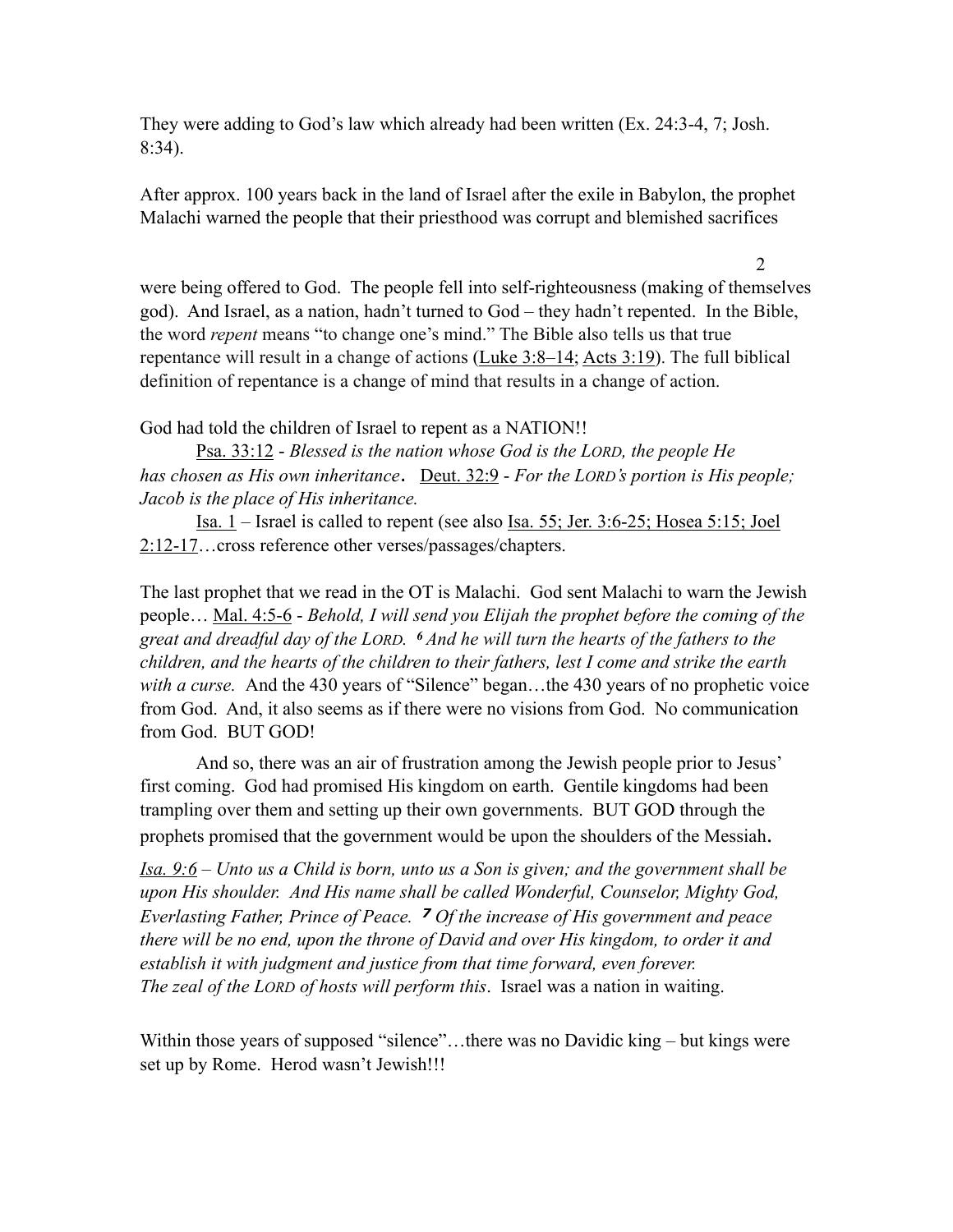During the years of "silence," there was the attempted Hellenization of Israel – the attempt to get the Jewish people to embrace Greek philosophy:

- Man is the center of the universe, not God!
- Piety is in external actions and reality is based on human logic.
- Traditions are more important than any word of God.

Hellenism massively seeped into Judaism!

NOTE: In the OT there were many external rules through the Mosaic Law – BUT GOD always directed those rules to the heart. Salvation has always and only been by grace through faith in God's revealed message which always pointed to the Messiah:

- 3 • External purification commandments spoke to purification of the heart – cleansing of the heart through the Messiah!
	- Hab.  $2:4$  the just shall live by faith.
	- Deut. 6:30  *"And the LORD your God will circumcise your heart and the heart of your descendants, to love the LORD your God with all your heart and with all your soul, that you may live."*

As we flip over to Matthew from Malachi, we are in the age of heightened MESSIANIC FERVOR because the world was in chaos, it was dark and violent!!! There was a longing for the Messiah. The people hoped in the coming of the Messiah based on what God had promised the Jewish people throughout the OT.

But, among the Jewish people there were various agendas: Pharisees (separatists; NOT Hellenists); Sadducees (Hellenists who guarded their power); Zealots (desired to overthrow Rome even if it meant violence); Essenes (primarily Jewish men who desired the Messiah). This is the world into which Jesus was born.

*In the fullness of time God sent His Son. . . . Gal. 4:4.* 

As Hellenism/Greek philosophy infiltrated Judaism – many of the Jews departed from the Biblical Judaism that God gave to Abraham, Moses, and David. As we read the Gospels, we see Jesus continually contending with the religious Jewish leadership who placed more emphasis on the letter of the law and displaying an exterior/surface obedience to even the embellishments – their additions to the law. The religious Jewish leaders did not teach a heart change! Jesus taught the spirit of the law throughout the Gospels.